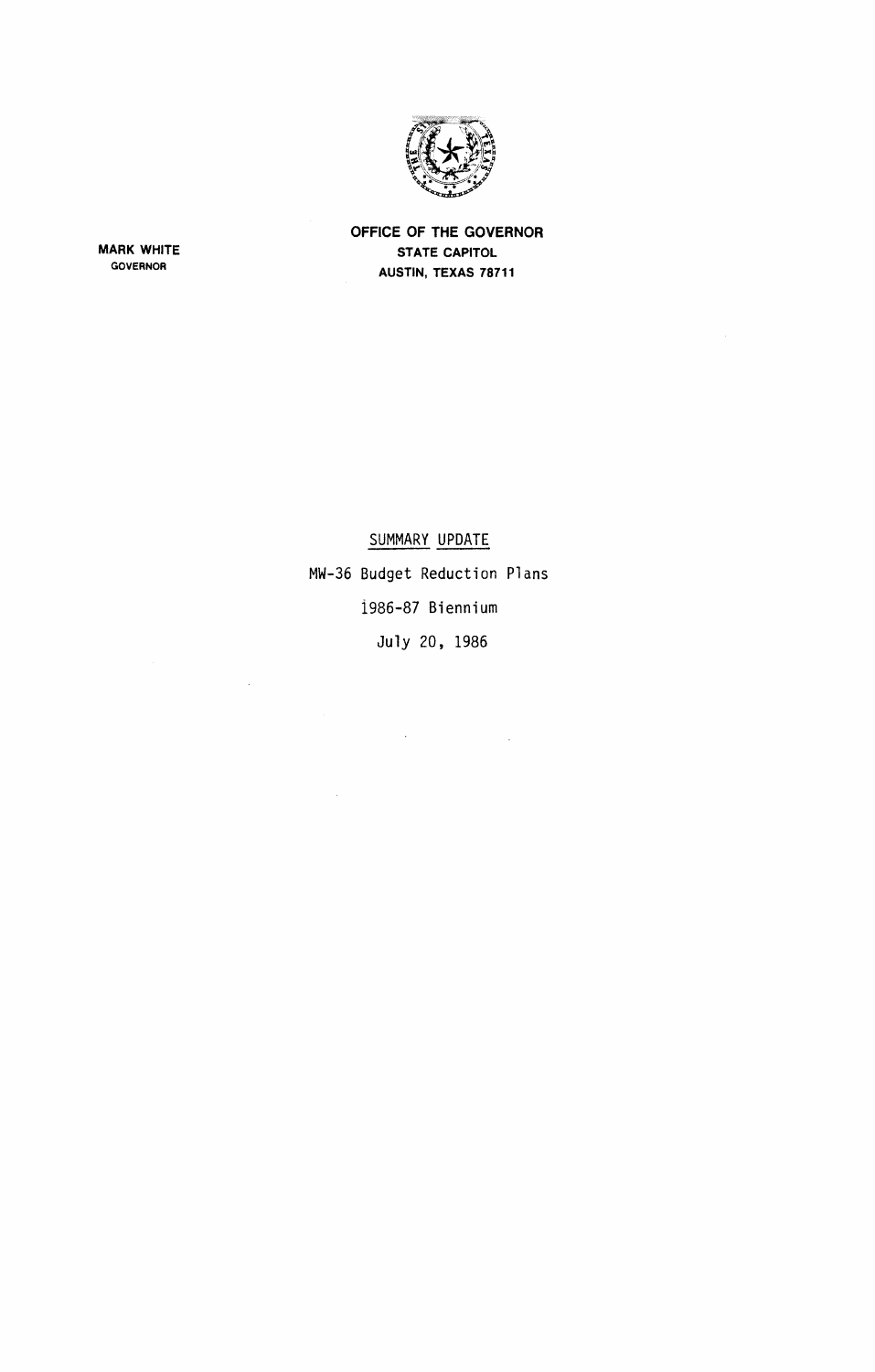## RECAP

Total Number of Reporting Agencies: 183 of 199

 $\overline{\phantom{a}}$ 

Number of Agencies Reporting Implementation of **Full 13% Plans**:

|                                                                    | General Revenue | 32                 |  |
|--------------------------------------------------------------------|-----------------|--------------------|--|
| Other Funds                                                        |                 | 3                  |  |
|                                                                    | Total           | 35                 |  |
| Average Percent of Implemented Plans:                              |                 | 7.7%               |  |
| Total General Revenue Savings Projected from<br>Implemented Plans: |                 | \$ 654.994 million |  |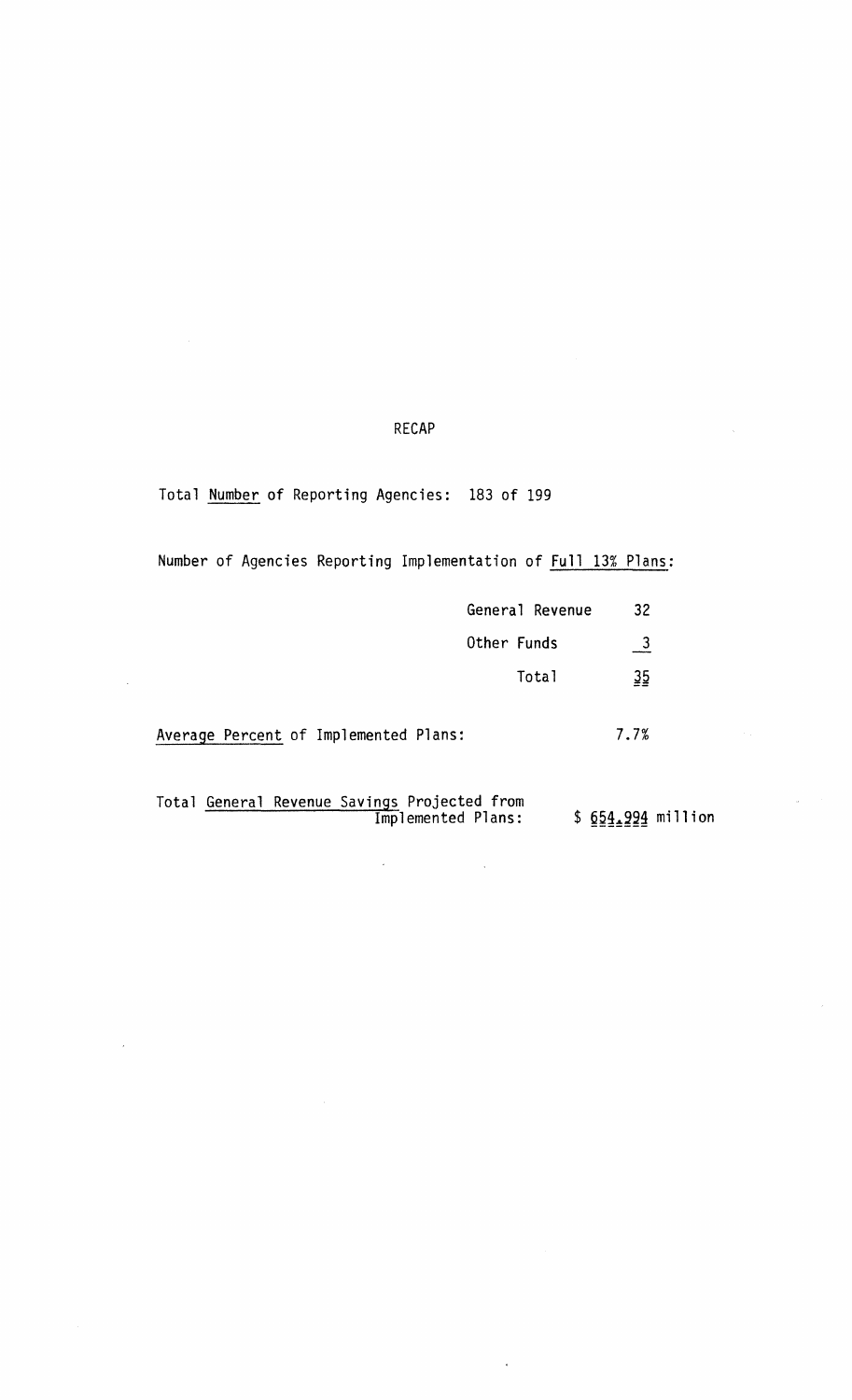| Agency                                     | Fund Source                     | Implemented<br>Dollars<br>Percent |             | <b>Dollars</b> | Contingency<br>Percent | <b>Dollars</b>      | Total<br>Percent | Notes                         |  |
|--------------------------------------------|---------------------------------|-----------------------------------|-------------|----------------|------------------------|---------------------|------------------|-------------------------------|--|
| Article I                                  |                                 |                                   |             |                |                        |                     |                  |                               |  |
| Texas State Board of<br>Public Accountancy | Other Funds                     | $\vert \mathsf{S} \vert$<br>.660  | 12.4        | \$             | %                      | Ŝ<br>.660           | ℅<br>12.4        |                               |  |
| Adjutant General's<br>Department           | General Revenue<br>Other Funds* | 1.201                             | 10.8        | .240           | 2.2                    | 1.441               | 13.0             | * Federal Funds               |  |
| Texas Aeronautics<br>Commission            | General Revenue<br>Other Funds  | .855<br>.013                      | 13.0<br>N/A |                |                        | .855<br>.013        | 13.0<br>N/A      | * Federal Funds               |  |
| Texas Department on<br>Aging               | General Revenue                 | .308                              | 4.5         | .588           | 8.5                    | .896                | 13.0             |                               |  |
| Department of Agriculture                  | General Revenue<br>Other Funds  | .400                              | 1.0         |                |                        | .400                | 1.0              | Savings in 1986 only          |  |
| Texas Air Control Board                    | General Revenue                 | 1.400                             | 13.0        |                |                        | 1.400               | 13.0             |                               |  |
| State Aircraft Pooling Board               | General Revenue                 | .162                              | 14.0        |                |                        | .162                | 14.0             | Excludes aircraft acquisition |  |
| Alcoholic Beverage Commission              | General Revenue                 | 1.207                             | 3.0         |                |                        | 1.207               | 3.0              |                               |  |
| Texas Amusement Machine<br>Commission      | General Revenue                 | .096                              | 5.6         | .217           | 7.4                    | .313                | 13.0             |                               |  |
| Animal Health Commission                   | General Revenue<br>Other Funds* | .414<br>.080                      | 2.0<br>1.0% | 2.800<br>\$    | 12.7                   | 3.214<br>.080<br>\$ | 14.7<br>1.0%     | * Federal Funds               |  |

 $\sim 10^{-10}$ 

## Agency Summary MW-36 Budget Reduction Plans

 $\sim 10^4$  .

 $\mathcal{L}^{\text{max}}_{\text{max}}$ 

 $\mathscr{J}^{\mathbb{R}}$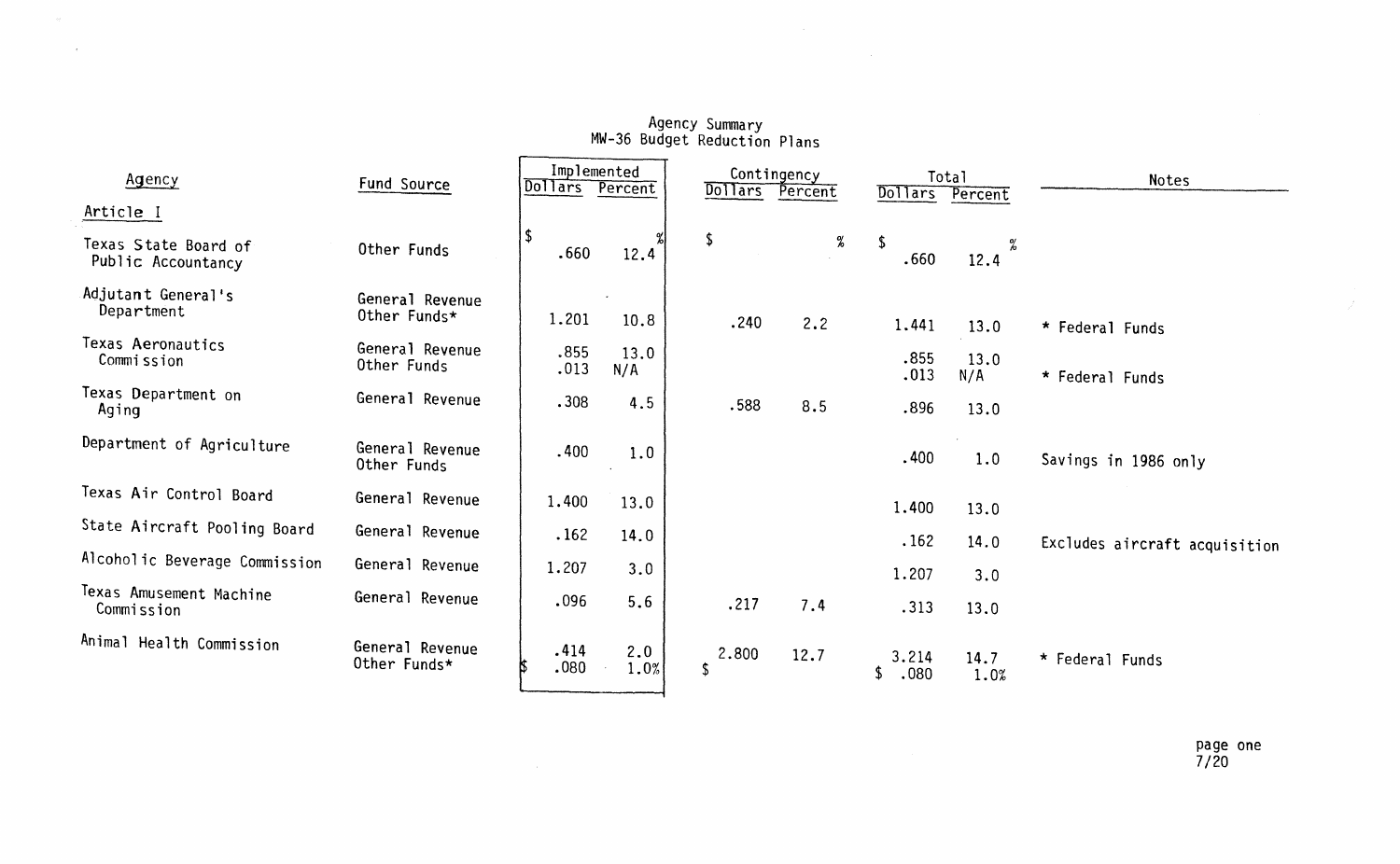| Agency                                                  | Fund Source                     | Implemented<br><b>Dollars</b> | Percent      |      | Contingency<br>Dollars Percent | Total<br>Dollars | Percent      |                           |
|---------------------------------------------------------|---------------------------------|-------------------------------|--------------|------|--------------------------------|------------------|--------------|---------------------------|
| Board of Architectural<br>Examiners                     | Other Funds                     | .127                          | $\%$<br>13.1 |      |                                | $\%$<br>.127     | 13.1         |                           |
| National Guard<br>Armory Board                          | General Revenue<br>Other Funds* | .591<br>.830                  | 5.4<br>7.6   |      |                                | .591<br>.830     | 5.4<br>7.6   | * Federal funds           |
| Texas Commission<br>on the Arts                         | General Revenue                 | .152                          | 2.0          |      |                                | .152             | 2.0          |                           |
| Office of the<br>Attorney General                       | General Revenue<br>Other Funds* | 1.000<br>.250                 | 3.0<br>4.9   |      |                                | 1.000<br>.250    | 3.0<br>4.9   | $\star$<br>Highway Fund 6 |
| Automated Information and<br>Telecommunications Council | General Revenue                 | .219                          | 13.6         | .035 | 2.6                            | .254             | 16.2         |                           |
| State Board of<br>Barber Examiners                      | Other Funds                     | .118                          | 11.1         |      |                                | .118             | 11.1         |                           |
| Texas Public Building<br>Authority                      | General Revenue                 | .483                          | 100.0        |      |                                | .483             | 100.0        |                           |
| Board of Chiropractic<br>Examiners                      | Other Funds                     | .020                          | 9.0          | .009 | 4.0                            | .029             | 13.0         |                           |
| Texas Department of<br>Community Affairs                | General Revenue<br>Other Funds* | .122<br>.625                  | 13.0<br>13.0 |      |                                | .122<br>.625     | 13.0<br>13.0 | * Earned Federal Funds    |
| Comptroller of<br>Public Accounts                       | General Revenue                 | 3.000                         | 1.9          |      |                                | 3.000            | 1.9          | Savings in 1986 only      |
| Texas Conservation Foundation                           | General Revenue                 | \$<br>.025                    | 14.0%        |      |                                | .025             | 14.0%        |                           |

 $\gamma\gamma$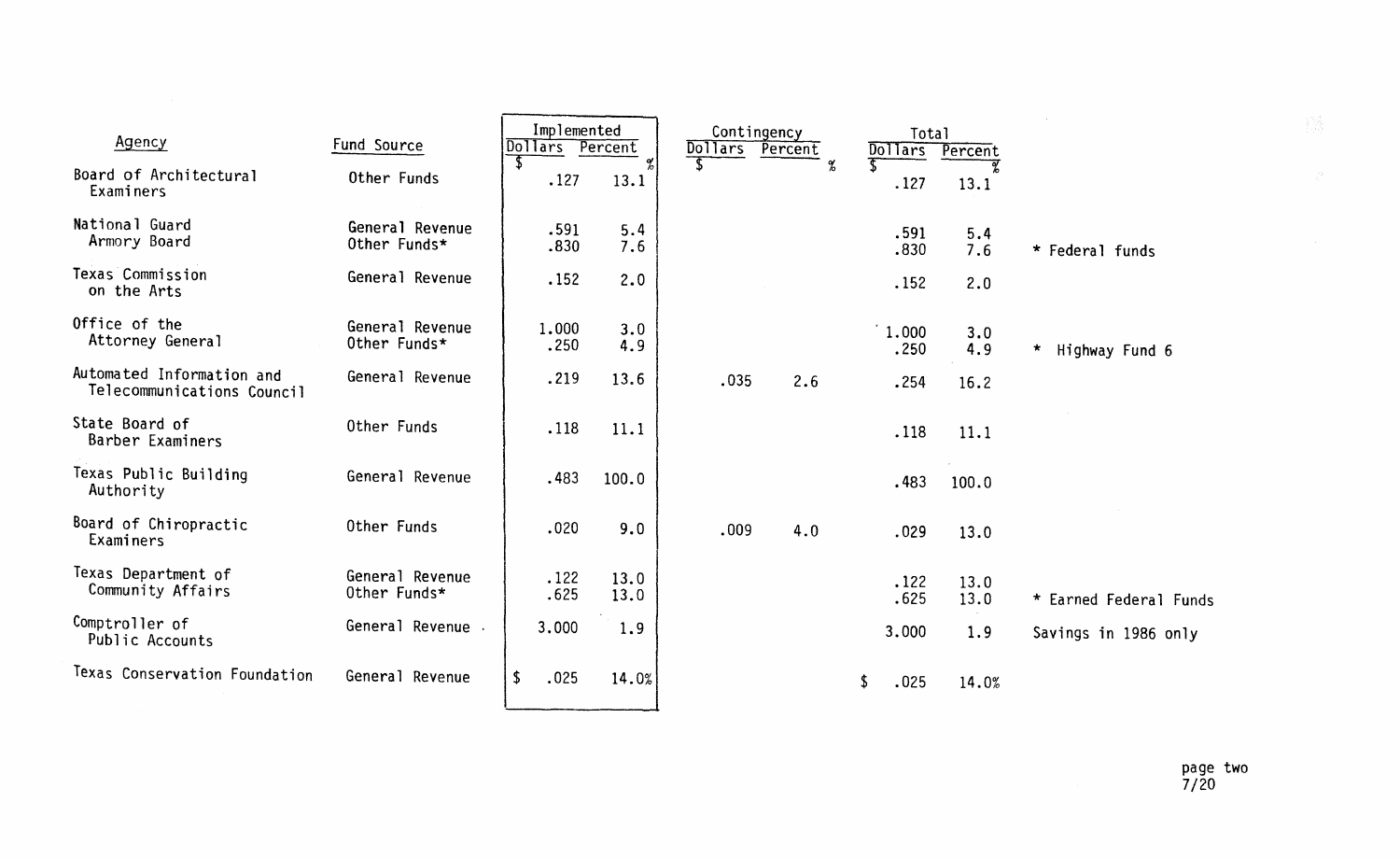| Agency                                              | Fund Source                    | Implemented<br>Dollars Percent |             | Contingency<br>Dollars | Percent        | <b>Total</b><br>Dollars | Percent     |                                    |
|-----------------------------------------------------|--------------------------------|--------------------------------|-------------|------------------------|----------------|-------------------------|-------------|------------------------------------|
| Department of Corrections                           | General Revenue<br>Other Funds |                                |             |                        | $\%$           |                         |             | Court order agency                 |
| Texas Cosmetology Commission                        | General Revenue                | 0                              | $\mathbf 0$ | $\mathbf 0$            | $\overline{0}$ | $\bf{0}$                | $\mathbf 0$ |                                    |
| Credit Union Department                             | Other Funds                    | .076                           | 3.4         | .212                   | 8.6            | .288                    | 12.0        |                                    |
| Criminal Justice<br>Policy Council                  | General Revenue                | .027                           | 8.7         |                        |                | .027                    | 8.7         |                                    |
| State Board of Dental<br>Examiners                  | Other Funds                    | .086                           | 7.0         | .080                   | 6.0            | .166                    | 13.0        |                                    |
| Texas Economic Development<br>Commission            | General Revenue                | .719                           | 13.0        |                        |                | .719                    | 13.0        |                                    |
| Employees Retirement<br>System                      | Other Funds                    | .800                           | 4.5         |                        |                | .800                    | 4.5         |                                    |
| Texas Employment Commission                         | Other Funds*                   | 14.835                         | 11.5        |                        |                | 14.835                  | 11.5        | $\star$<br>State and federal funds |
| Board of Registration for<br>Professional Engineers | Other Funds                    | .252                           | 13.0        |                        |                | .252                    | 13.0        |                                    |
| Finance Commission                                  |                                |                                |             |                        |                |                         |             |                                    |
| Department of Banking                               | Other Funds                    | 1.509                          | 12.6        |                        |                | 1.509                   | 12.6        |                                    |
| Office of Consumer<br>Credit Commission             | Other Funds                    | \$<br>.239                     | 10.6%       | \$<br>.055             | 2.4%           | \$<br>.294              | 13.0%       |                                    |
|                                                     |                                |                                |             |                        |                |                         |             |                                    |

 $\label{eq:2.1} \mathcal{L}(\mathcal{L}^{\mathcal{L}}_{\mathcal{L}}(\mathcal{L}^{\mathcal{L}}_{\mathcal{L}})) = \mathcal{L}(\mathcal{L}^{\mathcal{L}}_{\mathcal{L}}(\mathcal{L}^{\mathcal{L}}_{\mathcal{L}})) = \mathcal{L}(\mathcal{L}^{\mathcal{L}}_{\mathcal{L}}(\mathcal{L}^{\mathcal{L}}_{\mathcal{L}})) = \mathcal{L}(\mathcal{L}^{\mathcal{L}}_{\mathcal{L}}(\mathcal{L}^{\mathcal{L}}_{\mathcal{L}}))$ 

 $\mathcal{O}(\mathcal{O}(\log n))$  .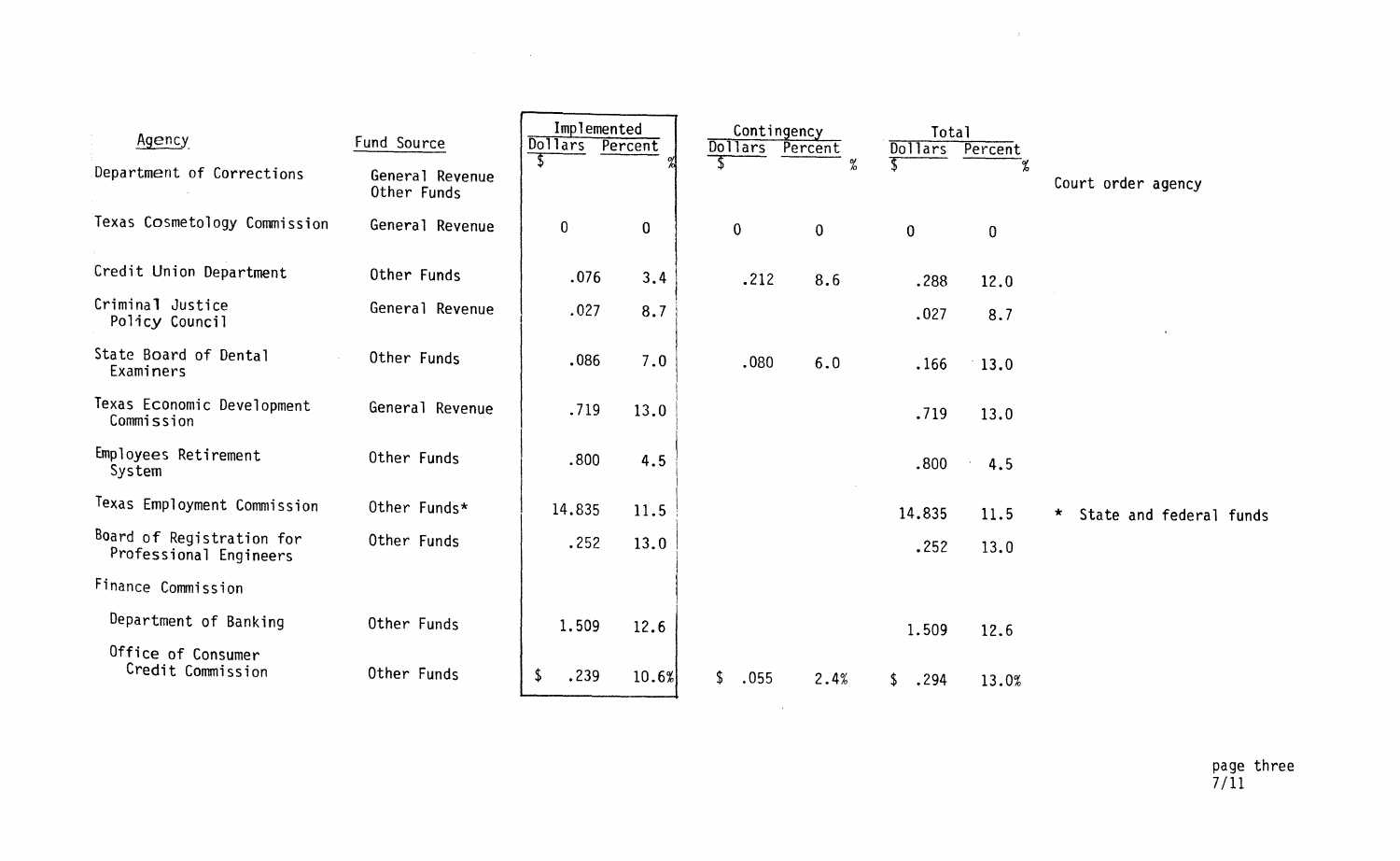| Agency                                                                 | Fund Source                    | Implemented<br><b>Dollars</b> | Percent      | Dollars Percent                  | Contingency | Total<br><b>Dollars</b> | Percent      |        |                                |
|------------------------------------------------------------------------|--------------------------------|-------------------------------|--------------|----------------------------------|-------------|-------------------------|--------------|--------|--------------------------------|
| Savings and Loan<br>Department                                         | Other Funds                    | $\sqrt{2}$<br>.150            | 2.5          | $\overline{\mathcal{E}}$<br>.187 | $\%$<br>3.1 | .337                    | 5.6          |        |                                |
| Commission on Fire<br>Protection Personnel<br>Standards and Education  | General Revenue                | .023                          | 5.0          | .037                             | 8.0         | .060                    | 13.0         |        |                                |
| <b>Firemen's Pension</b><br>Commissioner                               | General Revenue                | .060                          | 13.0         |                                  |             | .060                    | 13.0         |        |                                |
| Good Neighbor Commission                                               | General Revenue<br>Other Funds |                               |              |                                  |             |                         |              |        |                                |
| Office of the Governor                                                 | General Revenue<br>Other Funds | 4.313<br>7.716                | 13.0<br>16.0 |                                  |             | 4.313<br>7.716          | 13.0<br>16.0 |        |                                |
| Governor's Commission<br>on Physical Fitness                           | General Revenue<br>Other Funds |                               |              |                                  |             |                         |              |        |                                |
| Board of Examiners in the<br>Fitting and Dispensing<br>of Hearing Aids | General Revenue                | .018                          | 10.7         |                                  |             | .018                    | 10.7         |        |                                |
| State Department of<br>Highways and Public<br>Transportation           | General Revenue                | 60.462                        | 13.0         |                                  |             | 60.462                  | 13.0         | Fund 6 | General Revenue transferred to |
| Texas Historical<br>Commission                                         | General Revenue                | .233                          |              |                                  |             | .233                    |              |        |                                |
| Commission on Human Rights<br>Rights                                   | General Revenue                | .006                          | 3.2          |                                  |             | .006                    | 3.2          |        |                                |
| Texas Indian Commission                                                | General Revenue                | \$<br>.050                    | 6.0%         | \$<br>.060                       | 7.0%        | \$<br>.110              | 13.0%        |        |                                |
|                                                                        |                                |                               |              |                                  |             |                         |              |        | page four<br>7/20              |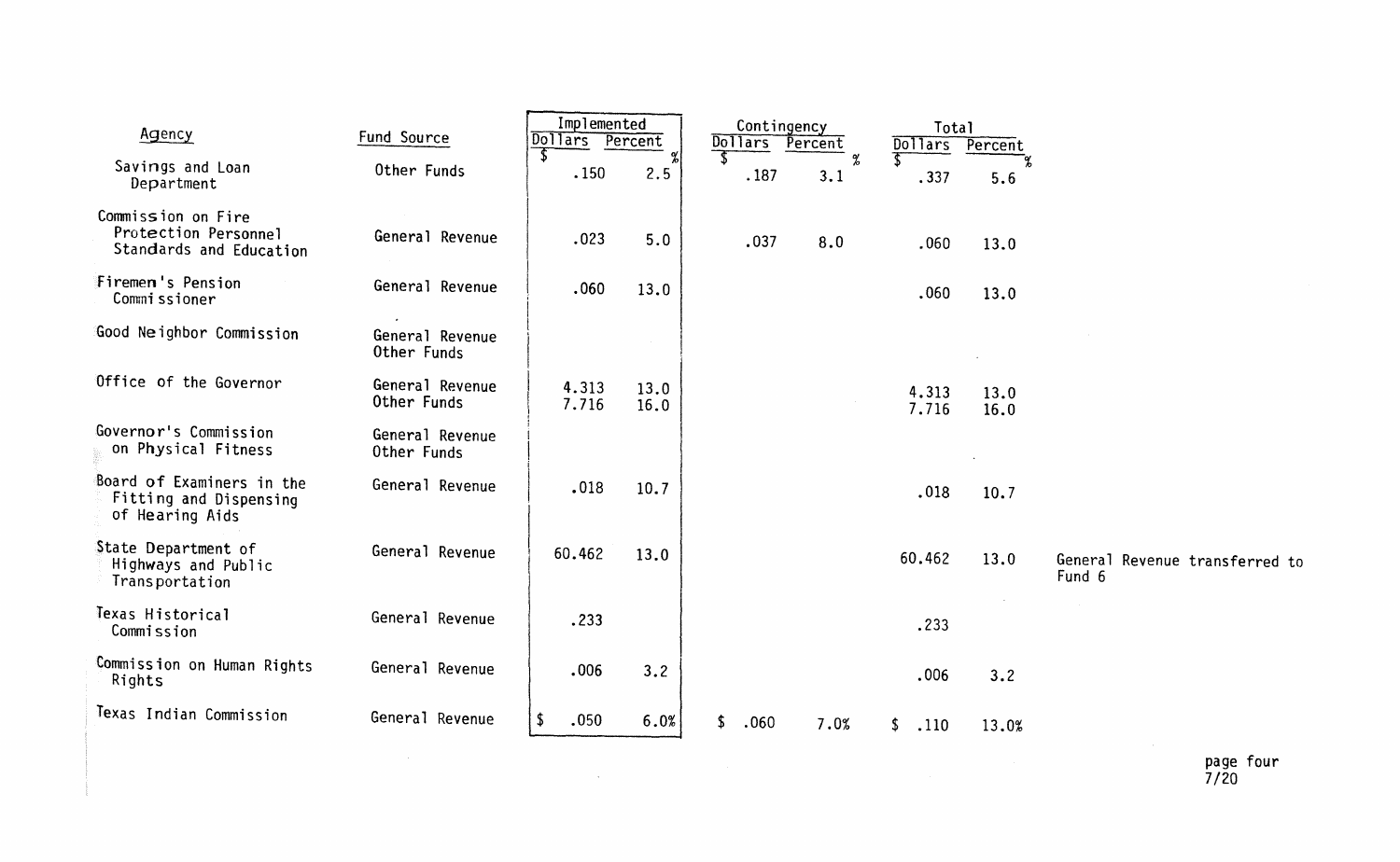|                                                                     |                                | Implemented           |             | Contingency  |                 | Total               |              |
|---------------------------------------------------------------------|--------------------------------|-----------------------|-------------|--------------|-----------------|---------------------|--------------|
| Agency                                                              | Fund Source                    | Dollars Percent<br>-S | $\%$        | Dollars<br>S | Percent<br>$\%$ | Dollars<br>T        | Percent      |
| Industrial Accident Board                                           | General Revenue                | .094                  | .3          | 1.739        | 5.9             | 1.833               | 6.2          |
| State Board of Insurance                                            | Other Funds                    | 1.909                 | 3.5         | 5.249        | 9.5             | 7.158               | 13.0         |
| Advisory Commission on<br>Intergovernmental Relations               | General Revenue                | .039                  | 9.8         |              |                 | .039                | 9.8          |
| Board of Private<br>Investigators and<br>Private Security Agencies  | General Revenue                | .069                  | 2.2         | .323         | 10.8            | .392                | 13.0         |
| Board of Irrigators                                                 | Other Funds                    | .026                  | 11.1        |              |                 | .026                | $-11.1$      |
| Commission on Jail Standards                                        | General Revenue                | .053                  | 11.2        |              |                 | .053                | 11.2         |
| Department of Labor<br>and Standards                                | General Revenue                | 1.894                 | 13.0        |              |                 | 1.894               | $\cdot$ 13.0 |
| General Land Office and<br>Veterans' Land Board                     | General Revenue                | .100                  | .8          |              |                 | .100                | .8           |
| Board of Land Surveying                                             | General Revenue<br>Other Funds | Preliminary           |             |              |                 |                     |              |
| Commission on Law<br>Enforcement Officer<br>Standards and Education | Other Funds                    | .357                  | 13.0        |              |                 | .357                | 13.0         |
| State Library and<br>Archives Commission                            | General Revenue<br>Other Funds | 1.121<br>.033<br>\$   | 4.8<br>5.2% | 1.934<br>\$  | 8.2             | 3.055<br>.033<br>\$ | 13.0<br>5.2% |

page five 7/11

 $\sim 400$ 

 $\sim 100$ 

 $\sim$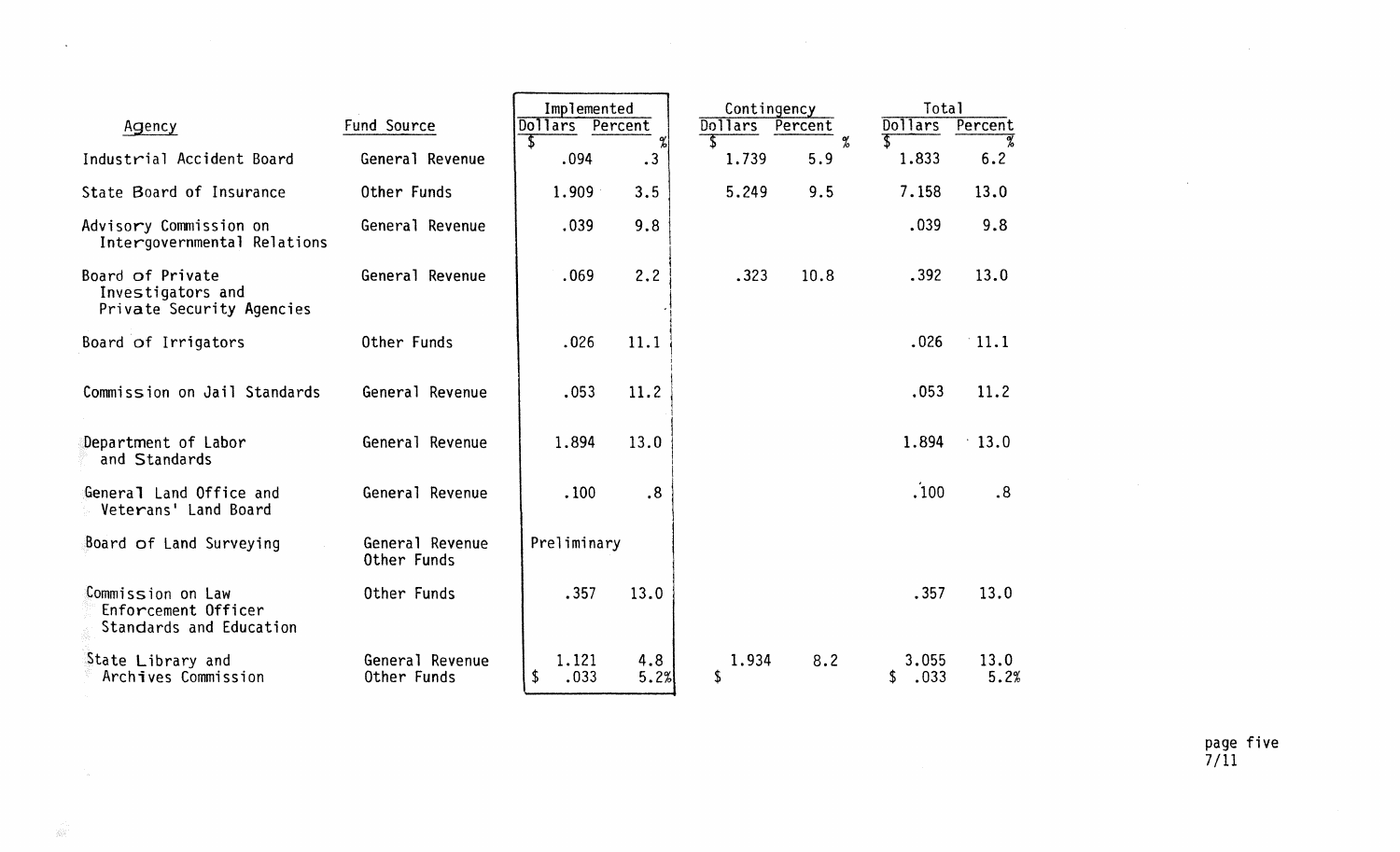| Agency                                                | Fund Source                    | Implemented<br>Dollars | Percent     | Contingency<br>Dollars Percent |             | Total<br>Dollars | Percent     |                        |
|-------------------------------------------------------|--------------------------------|------------------------|-------------|--------------------------------|-------------|------------------|-------------|------------------------|
| State Board of<br>Medical Examiners                   | General Revenue                |                        | $\gamma$    |                                | $\%$        |                  |             |                        |
| State Board of<br>Morticians                          | General Revenue                | .028                   | 5.4         | .039                           | 7.6         | .067             | 13.0        |                        |
| Motor Vehicle Commission                              | General Revenue<br>Other Funds |                        |             |                                |             |                  |             |                        |
| Board of Nurse Examiners                              | Other Funds                    | .234                   | 12.0        |                                |             | $\cdot$ .234     | 12.0        |                        |
| Board of Vocational<br>Nurse Examiners                | Other Funds                    | .164                   | 12.0        | .012                           | 1.0         | .176             | 13.0        |                        |
| Board of Licensure for<br>Nursing Home Administrators | Other Funds                    | .049                   | 7.6         | .035                           | 5.4         | .084             | 13.0        |                        |
| Texas Optometry Board                                 | Other Funds                    | .038                   | 12.2        |                                |             | .038             | 12.2        |                        |
| Board of Pardons and Paroles                          | General Revenue                | 3.834                  | 5.7         | 4.965                          | 7.3         | 8.799            | 13.0        |                        |
| Parks and Wildlife<br>Department                      | General Revenue                | 2.600                  | 10.0        |                                |             | 2.600            | 10.0        |                        |
| State Pension Review Board                            | General Revenue                | .046                   | 10.4        |                                |             | .046             | 10.4        |                        |
| Structural Pest Control Board                         | General Revenue                | 0                      | $\mathbf 0$ | $\mathbf 0$                    | $\mathbf 0$ | 0                | $\mathbf 0$ |                        |
| State Board of Pharmacy                               | General Revenue                | \$<br>.108             | 3.9%        | .252                           | 9.1%        | .360<br>\$       | 13.0%       | Funds outside Treasury |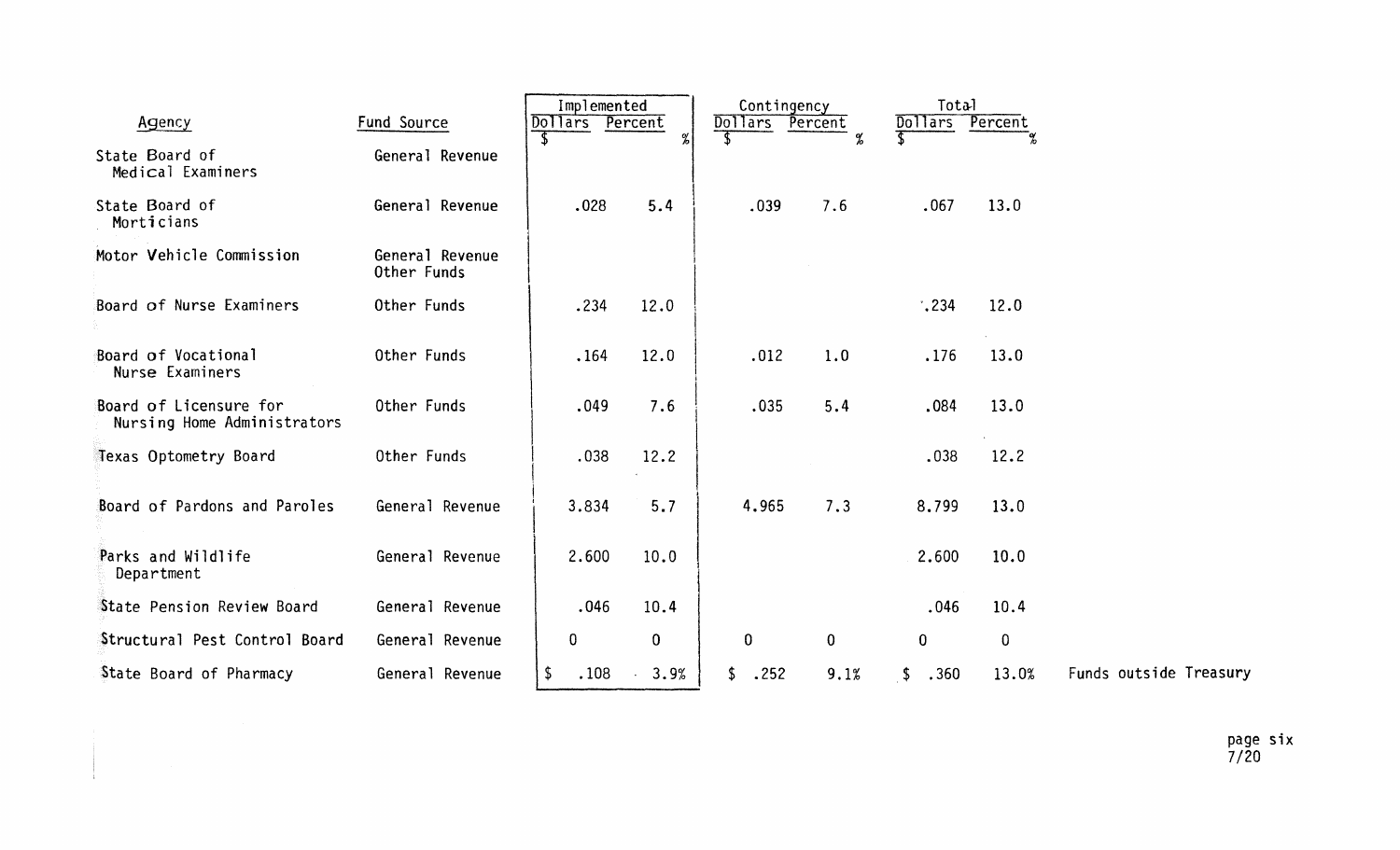| Agency                                              | Fund Source     | Implemented<br><b>Dollars</b> | Percent | Contingency<br><b>Dollars</b> | Percent | Total<br><b>Dollars</b> | Percent |                                                 |
|-----------------------------------------------------|-----------------|-------------------------------|---------|-------------------------------|---------|-------------------------|---------|-------------------------------------------------|
| Board of Physical<br>Therapy Examiners              | General Revenue | .022                          | 10.4    |                               | %       | .022                    | 10.4    |                                                 |
| State Board of<br>Plumbing Examiners                | Other Funds     | .055                          | 2.9     | .187                          | 10.1    | .242                    | 13.0    |                                                 |
| Board of Podiatry Examiners                         | Other Funds     | .014                          | 10.0    | .004                          | 3.0     | .018                    | 13.0    |                                                 |
| Polygraph Examiners Board                           | General Revenue | .028                          | 13.0    |                               |         | .028                    | 13.0    |                                                 |
| State Preservation Board                            | General Revenue | .087                          | 13.0    |                               |         | .087                    | 13.0    |                                                 |
| Adult Probation Commission                          | General Revenue | 2.115                         | 2.2     | 11.445                        | 11.9    | 13.560                  | 14.1    |                                                 |
| Juvenile Probation<br>Commission                    | General Revenue | 2.786                         | 10.5    |                               |         | 2.786                   | 10.5    |                                                 |
| State Property Tax Board                            | General Revenue | .932                          | 9.5     | .342                          | 3.5     | 1.274                   | $-13.0$ |                                                 |
| State Board of<br>Examiners of Psychologists        | Other Funds     | .043                          | 10.2    |                               |         | .043                    | 10.2    |                                                 |
| State Purchasing and<br>General Services Commission | General Revenue | 2.642                         | $5.6*$  |                               |         | 2.642                   | $5.6*$  | 9.8% excluding utilities<br>for Capitol Complex |
| Low-Level Radioactive<br>Waste Disposal Authority   | General Revenue | .368                          | $-11.4$ | .050                          | 1.6     | .418                    | 13.0    |                                                 |
| Railroad Commission                                 | General Revenue | 1.800                         | 3.4     |                               |         | 1,800                   | 3.4     | Savings in 1986 only                            |
| Real Estate Commission                              | Other Funds     | $\sqrt[4]{2}$<br>.739         | 11.7%   | \$                            |         | .739                    | 11.7%   |                                                 |

page seven<br>7/20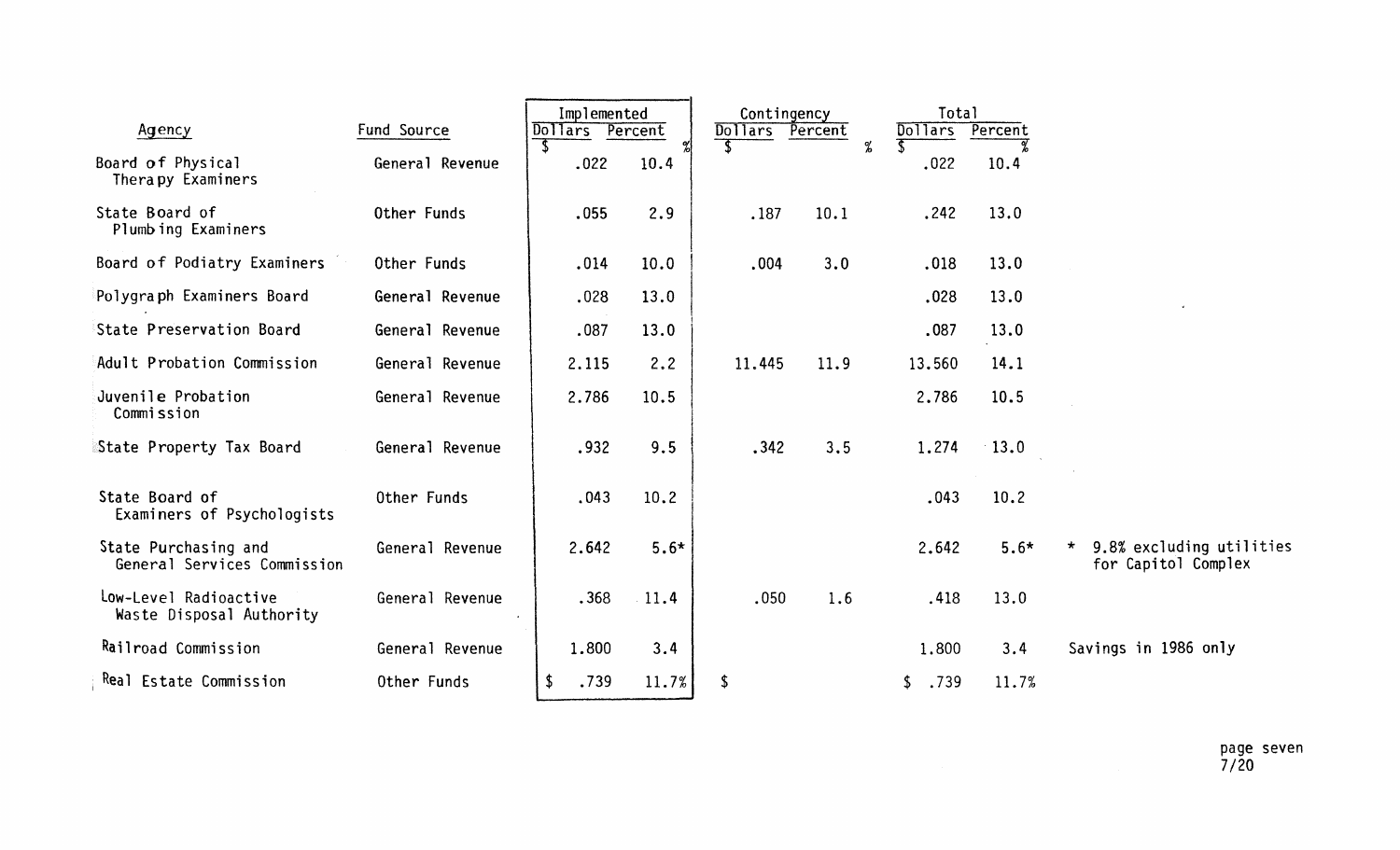| Agency                                 | Fund Source                    | Implemented<br><b>Dollars</b> | Percent         | Dollars | Contingency   | Percent                  | <b>Total</b><br><b>Dollars</b> | Percent      |                              |
|----------------------------------------|--------------------------------|-------------------------------|-----------------|---------|---------------|--------------------------|--------------------------------|--------------|------------------------------|
| Department of Public Safety            | General Revenue<br>Other Funds | 6.600<br>2.600                | %<br>3.9<br>2.3 |         | 5.600<br>.075 | $\%$<br>3.3<br>$\cdot$ 1 | 12.200<br>2.675                | 7.2<br>2.4   |                              |
| Secretary of State*                    | General Revenue                | 2.211                         | 13.0            |         |               |                          | 2.211                          | 13.0         | *<br>Excludes trusteed funds |
| State Securities Board                 | General Revenue                | .199                          | 4.3             |         | .408          | 8.8                      | .607                           | 13.1         |                              |
| Texas Sesquicentennial<br>Commission   | General Revenue<br>Other Funds | .110<br>.012                  | 11.5<br>1.5     |         |               |                          | .111<br>.012                   | 11.5<br>1.5  |                              |
| Soil and Water<br>Conservation Board   | General Revenue                | .864                          | 13.0            |         |               |                          | .864                           | 13.0         |                              |
| Office of State-Federal<br>Relations   | General Revenue                | .239                          | 13.0            |         |               |                          | .239                           | 13.0         |                              |
| Board of Tax<br>Professional Examiners | Other Funds                    | .011                          | 8.0             |         |               |                          | .011                           | 8.0          | Savings in 1986 only         |
| Texas Tourist Development<br>Agency    | General Revenue                | .433                          | 10.6            |         | .098          | 2.4                      | .531                           | 13.0         |                              |
| Treasury Department                    | General Revenue<br>Other Funds | .141<br>.096                  | 1.9<br>1.3      |         | .828<br>.828  | 11.4<br>10.9             | .969<br>.924                   | 13.3<br>12.2 |                              |
| Public Utility Commission              | General Revenue                | 2.004                         | 13.0            |         |               |                          | 2.004                          | 13.0         |                              |
| Public Utility Counsel                 | General Revenue                | .075                          | 5.5             |         |               |                          | .075                           | 5.5          | Savings in 1987 only         |
| Texas Veterans Commission              | General Revenue                | $\mathsf{\$}$<br>.037         | 2.0%            | \$      | .030          | 2.0%                     | .067<br>\$                     | 4.0%         |                              |

 $\mathcal{L}^{\mathcal{L}}(\mathcal{L}^{\mathcal{L}}(\mathcal{L}^{\mathcal{L}}(\mathcal{L}^{\mathcal{L}}(\mathcal{L}^{\mathcal{L}}(\mathcal{L}^{\mathcal{L}}(\mathcal{L}^{\mathcal{L}}(\mathcal{L}^{\mathcal{L}}(\mathcal{L}^{\mathcal{L}}(\mathcal{L}^{\mathcal{L}}(\mathcal{L}^{\mathcal{L}}(\mathcal{L}^{\mathcal{L}}(\mathcal{L}^{\mathcal{L}}(\mathcal{L}^{\mathcal{L}}(\mathcal{L}^{\mathcal{L}}(\mathcal{L}^{\mathcal{L}}(\mathcal{L}^{\mathcal{L$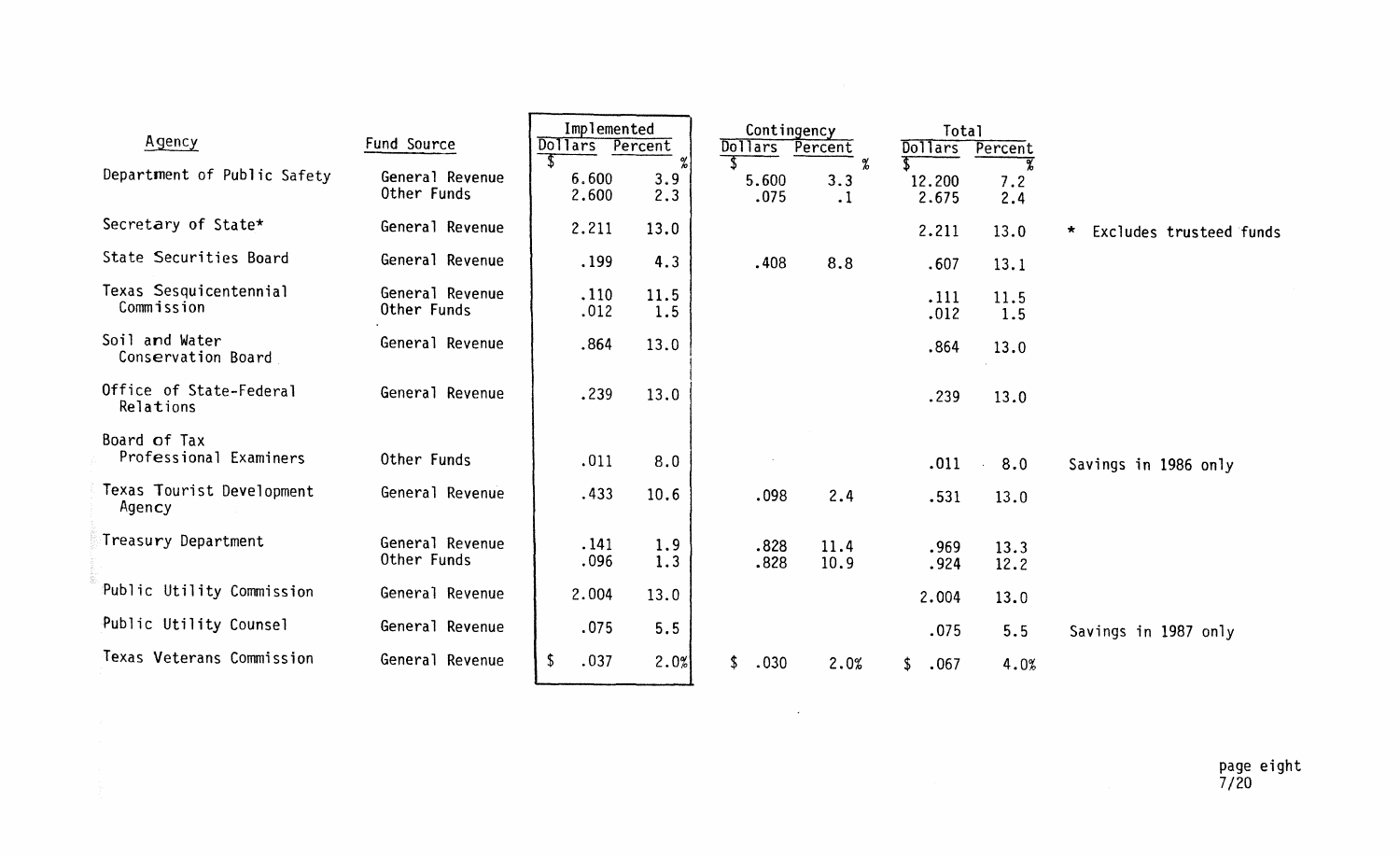| Agency                                              | Fund Source                    | Implemented<br>Dollars | Percent     | Contingency<br><b>Dollars</b> | Percent | Total<br>Dollars | Percent       |                                                          |
|-----------------------------------------------------|--------------------------------|------------------------|-------------|-------------------------------|---------|------------------|---------------|----------------------------------------------------------|
| Board of Veterinary<br>Medical Examiners            | Other Funds                    | .023                   | 4.5         |                               | $\%$    | .023             | o<br>6<br>4.5 | Savings in 1986 only                                     |
| Texas Water Commission                              | General Revenue                | 2.888                  | 9.6         |                               |         | 2.888            | 9.6           |                                                          |
| Texas Water<br>Development Board                    | General Revenue                | 1.309                  | 13.7        |                               |         | 1.309            | 13.7          |                                                          |
| Water Well Drillers Board                           | Other Funds                    | .019                   | 9.9         |                               |         | .019             | 9.9           |                                                          |
| Article II                                          |                                |                        |             |                               |         |                  |               |                                                          |
| Texas Commission on<br>Alcohol and Drug Abuse       | General Revenue<br>Other Funds | .400                   | 13.0        |                               |         | .400             | 13.0          |                                                          |
| Commission for the Blind                            | General Revenue<br>Other Funds | 1.316<br>1.685         | 13.0<br>6.0 |                               |         | 1.316<br>1.685   | 13.0<br>6.0   | Other Funds are federal funds                            |
| Texas Commission for<br>the Deaf                    | General Revenue                | .133                   | 8.0         | .064                          | 5.0     | .197             | 13.0          |                                                          |
| Department of Health                                | General Revenue<br>Other Funds | 15.814<br>2.445        | 5.4<br>.8   | 20.180                        | 6.8     | 35.994<br>2.445  | 12.2<br>.8    |                                                          |
| Texas Cancer Council                                | General Revenue                | .910                   | 13.0        |                               |         | .910             | 13.0          |                                                          |
| Health and Human Services<br>Coordinating Council   | General Revenue<br>Other Funds | .034                   | 17.6        |                               |         | .034             | 17.6          |                                                          |
| Department of Mental<br>Health - Mental Retardation | General Revenue*               | 43.500                 | 3.7         |                               |         | 43.500           | 3.7           | Court order agency<br>* Includes method of finance gains |
| Texas Rehabilitation<br>Commission                  | General Revenue                | \$1.400                | 5.0%        | \$2.000                       | 8.0%    | \$3.400          | 13.0%         |                                                          |
|                                                     |                                |                        |             |                               |         |                  |               | page nine                                                |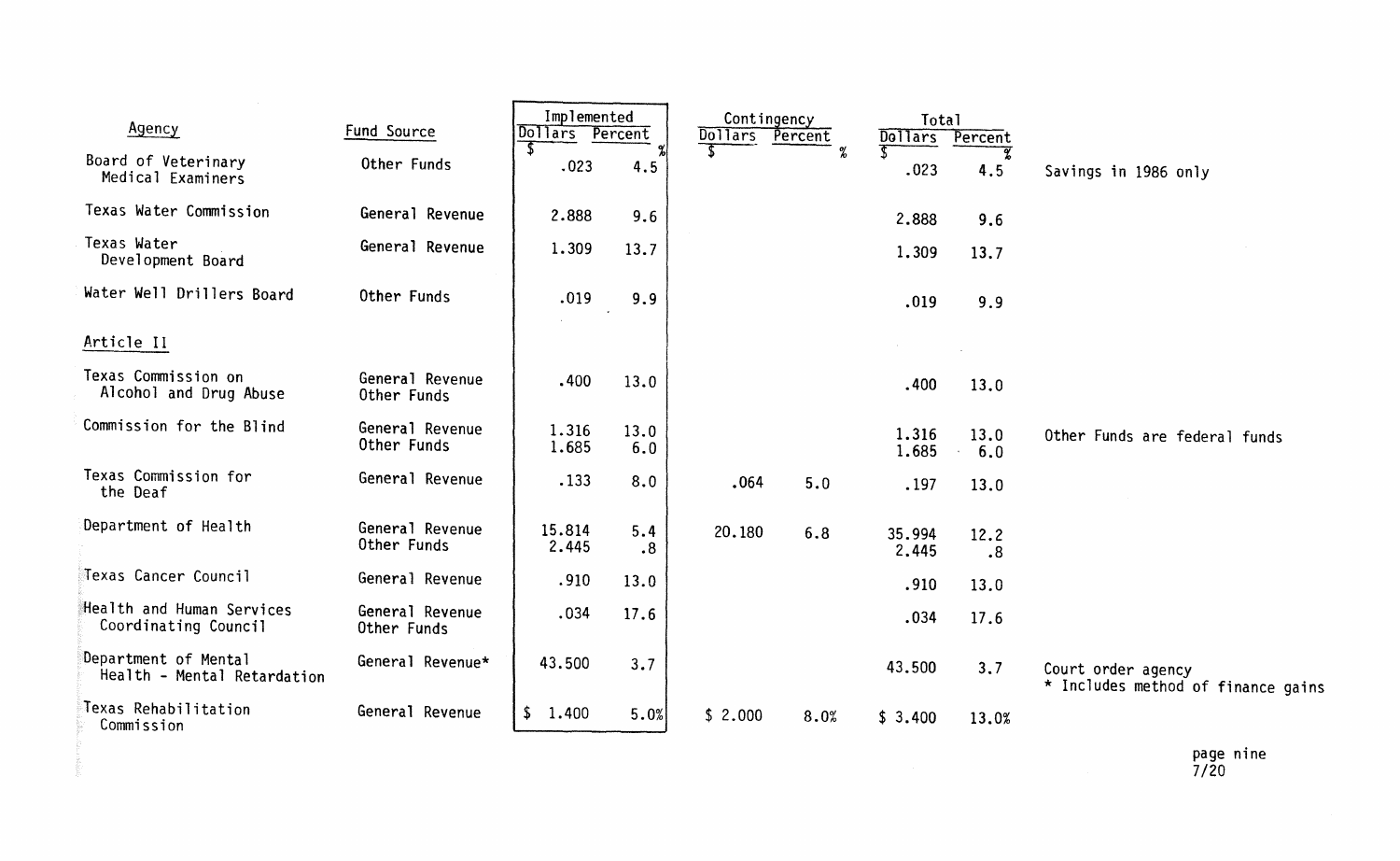| Agency                                               | Fund Source                     | Implemented<br>Dollars | Percent  | Dollars       | Contingency<br>Percent |                         | Total<br><b>Dollars</b> | Percent         |                                                               |
|------------------------------------------------------|---------------------------------|------------------------|----------|---------------|------------------------|-------------------------|-------------------------|-----------------|---------------------------------------------------------------|
| Department of Human Services                         | General Revenue*                | 74.859                 | %<br>3.9 | \$<br>170.636 | 9.0                    | -\$                     | 245.495                 | 7,<br>12.9      | Includes \$66.3 million in<br>$\star$<br>earned Federal Funds |
| Texas Youth Commission                               | General Revenue<br>Other Funds  | .580                   | .5       | .955          | .9                     |                         | .580<br>.955            | $\cdot$ 5<br>.9 | Court Order Agency<br>Other funds are federal funds           |
| Article III                                          |                                 |                        |          |               |                        |                         |                         |                 |                                                               |
| <b>Texas Education Agency</b>                        | Operations -<br>General Revenue | 2.299                  | 4.1      | 4.826         | 8.9                    |                         | 7.125                   | 13.0            |                                                               |
|                                                      | Foundation School<br>Program    | 135.456                | N/A      |               |                        |                         | 135.456                 | N/A             |                                                               |
| Texas School for the Blind                           | General Revenue                 | 1.328                  | 8.3      | .753          | 4.7                    |                         | 2.081                   | 13.0            |                                                               |
| Texas School for the Deaf                            | General Revenue                 | 1.145                  | 4.6      | 1.978         | 8.0                    |                         | 3.123                   | 12.6            |                                                               |
| Teacher Retirement System<br>and Optional Retirement | General Revenue<br>Other Funds  |                        |          |               |                        |                         |                         |                 |                                                               |
| Coordinating Board                                   | General Revenue                 | 17.009                 | 10.8     | 3.425         | 2.2                    |                         | 20.434                  | 13.0            |                                                               |
| Public Junior Colleges                               | General Revenue                 | 50.000                 | 6.0      |               |                        |                         | 50.000                  | 6.0             |                                                               |
| University of Texas System<br>System Administration  | General Revenue                 | 0.036                  | 2.4      |               |                        |                         | 0.036                   | 2.4             |                                                               |
| University of Texas<br>at Arlington                  | General Revenue                 | $\sqrt{2}$<br>2.327    | 2.4%     | \$            | %                      | $\sqrt[6]{\frac{1}{2}}$ | 2.327                   | 2.4             |                                                               |
|                                                      |                                 |                        |          |               |                        |                         |                         |                 |                                                               |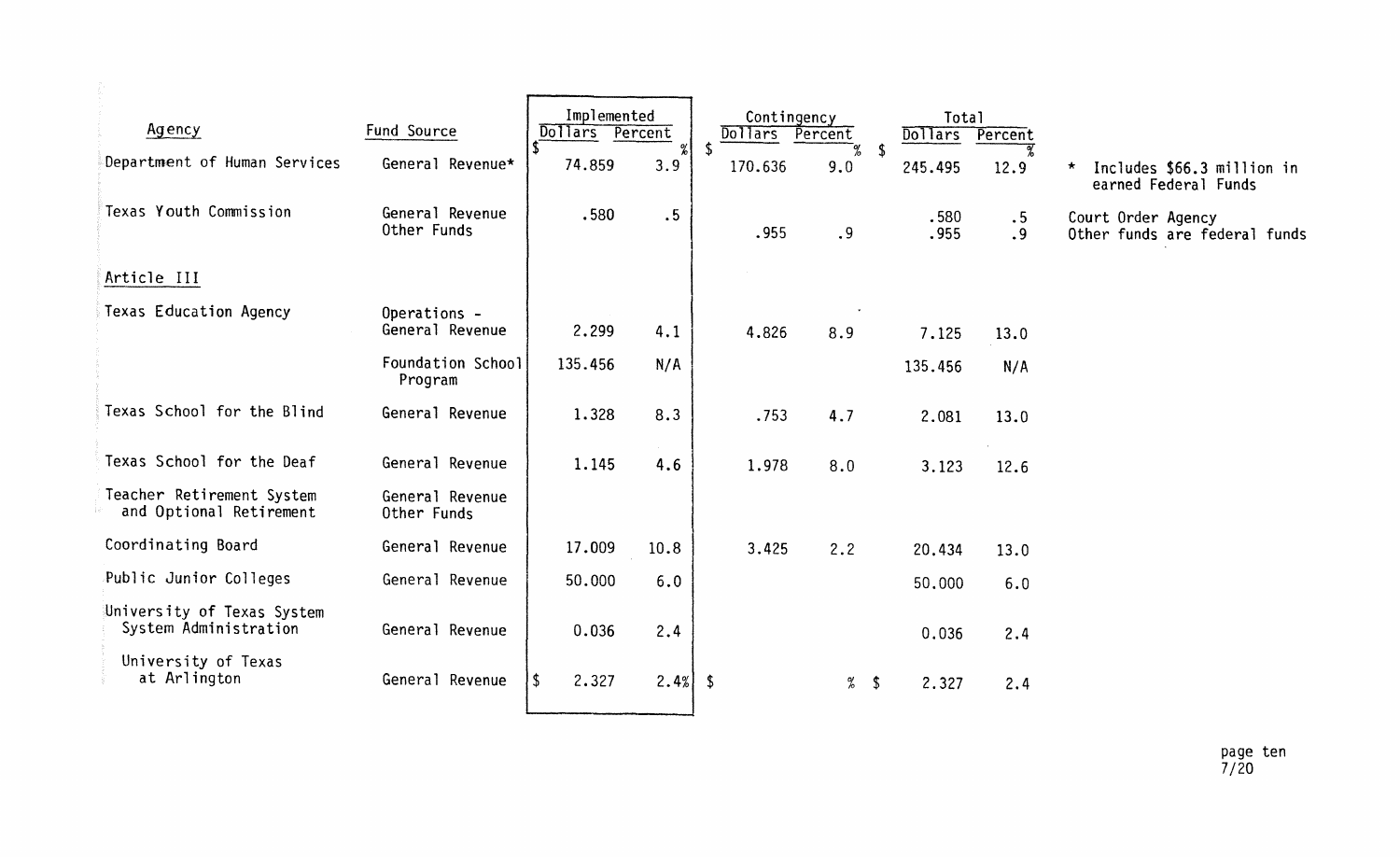| Agency                                         | Fund Source     | Implemented<br>Dollars Percent |                        | Contingency<br>Dollars<br>Percent |    | Total<br>Dollars | Percent |
|------------------------------------------------|-----------------|--------------------------------|------------------------|-----------------------------------|----|------------------|---------|
| University of Texas at Austin General Revenue  |                 | $\mathbf{S}$<br>25.386         | $% \frac{1}{2}$<br>7.6 | Ŝ                                 | -S | 25.386           | 7.6     |
| University of Texas at Dallas General Revenue  |                 | 1.128                          | 2.4                    |                                   |    | 1.128            | 2.4     |
| University of Texas at El Paso General Revenue |                 | 1.219                          | 2.4                    |                                   |    | 1.219            | 2.4     |
| University of Texas of the<br>Permian Basin    | General Revenue | .368                           | 2.8                    |                                   |    | .368             | 2.8     |
| University of Texas at<br>San Antonio          | General Revenue | 1.232                          | 2.9                    |                                   |    | 1.232            | 2.9     |
| University of Texas at Tyler                   | General Revenue | .380                           | 2.5                    |                                   |    | .380             | 2.5     |
| UT Health Science Center<br>at Dallas          | General Revenue | 2.510                          | 2.3                    |                                   |    | 2.510            | 2.3     |
| UT Medical Branch<br>at Galveston              | General Revenue | 21.145                         | 6.4                    |                                   |    | 21.145           | 6.4     |
| UT Health Science Center<br>at Houston         | General Revenue | 3.987                          | 2.5                    |                                   |    | 3.987            | 2.5     |
| UT Health Science Center<br>at San Antonio     | General Revenue | 3.213                          | 2.4                    |                                   |    | 3.213            | 2.4     |
| UT System Cancer Center                        | General Revenue | 25.914                         | 13.1                   |                                   |    | 25.914           | 13.1    |
| UT Health Center at Tyler                      | General Revenue | 1.785<br>S.                    | 6.2%                   | -\$<br>$%$ \$                     |    | 1.785            | 6.2%    |
| and the same                                   |                 |                                |                        |                                   |    |                  |         |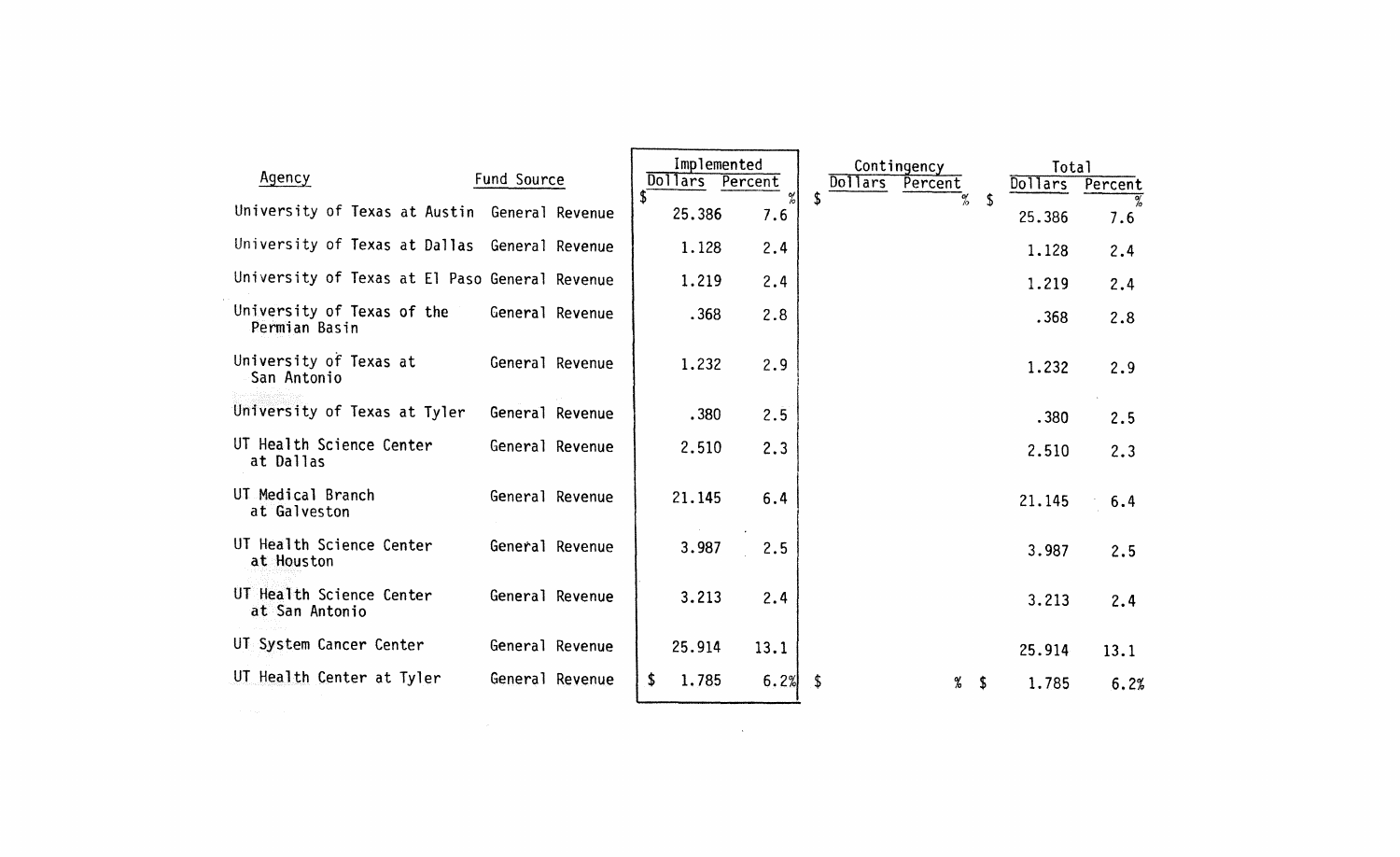| Agency                                               | Fund Source       | Implemented<br>Dollars | Percent   | Contingency<br>Dollars | Percent | Total<br>Dollars           | Percent |
|------------------------------------------------------|-------------------|------------------------|-----------|------------------------|---------|----------------------------|---------|
| Texas A&M System<br>System Administration            | General Revenue   | .129                   | %<br>17.8 | $\mathbf{S}$           | X       | $\mathbf{\hat{S}}$<br>.129 | 17.8    |
| Texas A&M University                                 | General Revenue   | 21.700                 | 7.6       | 15.327                 | 5.4%    | 36.937                     | 13.0    |
| Texas A&M University<br>at Galveston                 | General Revenue   | .555                   | 5.3       | .587                   | 5.6     | 1.142                      | 10.9    |
| Prairie View A&M University                          | General Revenue   | 2.009                  | 8.3       | 1.155                  | 4.7     | 3.164                      | 13.0    |
| Tarleton State University                            | General Revenue   | .708                   | 3.2       | 1.537                  | 8.9     | 2.245                      | 12.1    |
| Texas Agricultural<br>Experiment Station             | General Revenue   | 4.839                  | 6.8       | 4.364                  | 6.2     | 9.203                      | 13.0    |
| Texas Agricultural<br><b>Extension Service</b>       | General Revenue   | 2.432                  | 4.0       | 5.470                  | 9.0     | 7.902                      | 13.0    |
| <b>Texas Engineering</b><br>Experiment Station       | General Revenue   | .548                   | 5.3       | .796                   | 7.7     | 1.344                      | 13.0    |
| Texas Transportation<br>Institute                    | General Revenue   | .205                   | 10.5      | .050                   | 2.5     | .255                       | 13.0    |
| <b>Texas Engineering</b><br><b>Extension Service</b> | General Revenue   | 2.073                  | 13.0      |                        |         | 2.073                      | 13.0    |
| Texas Forest Service                                 | General Revenue . | .750                   | 4.6       | 1,400                  | 8.5     | 2.150                      | 13.1    |
| Rodent and Predatory Control                         | General Revenue   | .171                   | 4.0       | .217                   | 9.0     | .388                       | 13.0    |
| Veterinary Medical<br>Diagnostic Laboratory          | General Revenue   | .225                   | 6.2       | .247                   | 6.8     | .472                       | 13.0    |
|                                                      |                   |                        |           |                        |         |                            |         |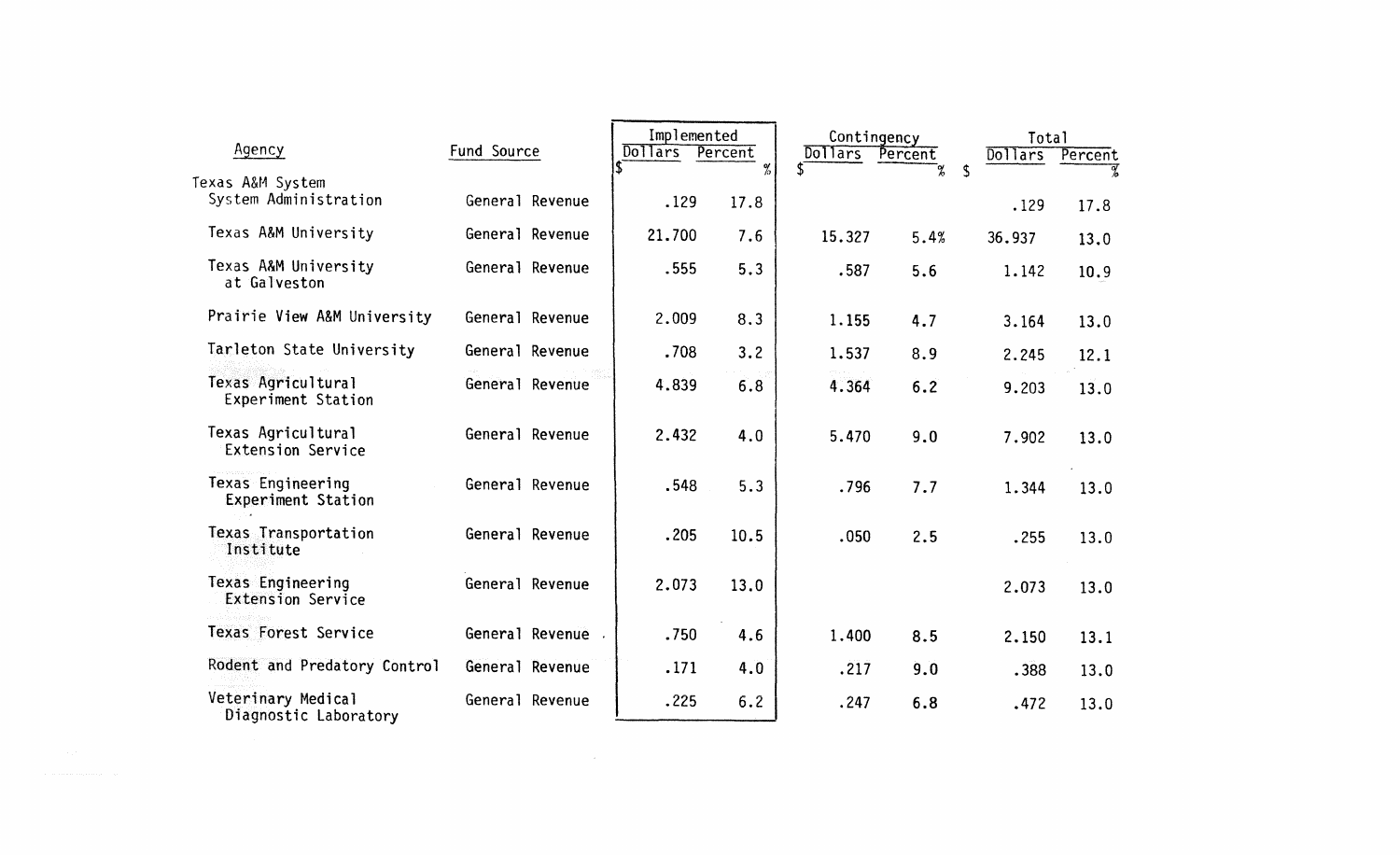|                                                           |                 |                 | Implemented |                 | Contingency | Total          |         |
|-----------------------------------------------------------|-----------------|-----------------|-------------|-----------------|-------------|----------------|---------|
| Agency                                                    | Fund Source     | Dollars Percent |             | Dollars Percent |             | <b>Dollars</b> | Percent |
| University System of South Texas<br>System Administration | General Revenue | .045            | $\%$<br>6.4 | .046            | ัช<br>6.6   | \$<br>.091     | 13.0    |
| Texas A&I University                                      | General Revenue | 1.475           | 4.5         | 1.265           | 8.5         | 2,740          | 13.0    |
| Corpus Christi State<br>University                        | General Revenue | .800            | 5.0         | 1.271           | 8.0         | 2.071          | 13.0    |
| Laredo State University                                   | General Revenue | .156            | 6.3         | .166            | 6.7         | .322           | 13.0    |
| East Texas State University                               | General Revenue | 2.523           | 5.6         | 3.304           | 7.4         | 5.827          | 13.0    |
| East Texas State University<br>at Texarkana               | General Revenue | .142            | 2.6         | .577            | 10.4        | .719           | 13.0    |
| University of Houston<br>(all components total)           | General Revenue | 11.993          | 5.7         | 15.184          | 7.2         | 27.177         | 13.0    |
| Lamar University System<br>Administration                 | General Revenue | .153            | 19.9        |                 |             | .153           | 19.9    |
| Lamar University -<br>Beaumont                            | General Revenue | 3.191           | 6.9         | 2.693           | 5.8         | 5.884          | 12.7    |
| Lamar University -<br>Orange                              | General Revenue | .010            | $\cdot$ 3   | .221            | 6.9         | .231           | 7.2     |
| Lamar University -<br>Port Arthur                         | General Revenue | .272            | 7.0         | .247            | 6.0         | .519           | 13.0    |
| Midwestern State University                               | General Revenue | 1.081           | 6.2         |                 |             | 1.081          | 6.2     |
| North Texas State University                              | General Revenue | 3.000<br> \$    | 3.3%        | \$<br>8.930     | 9.7%        | 11.930<br>S    | 13.0%   |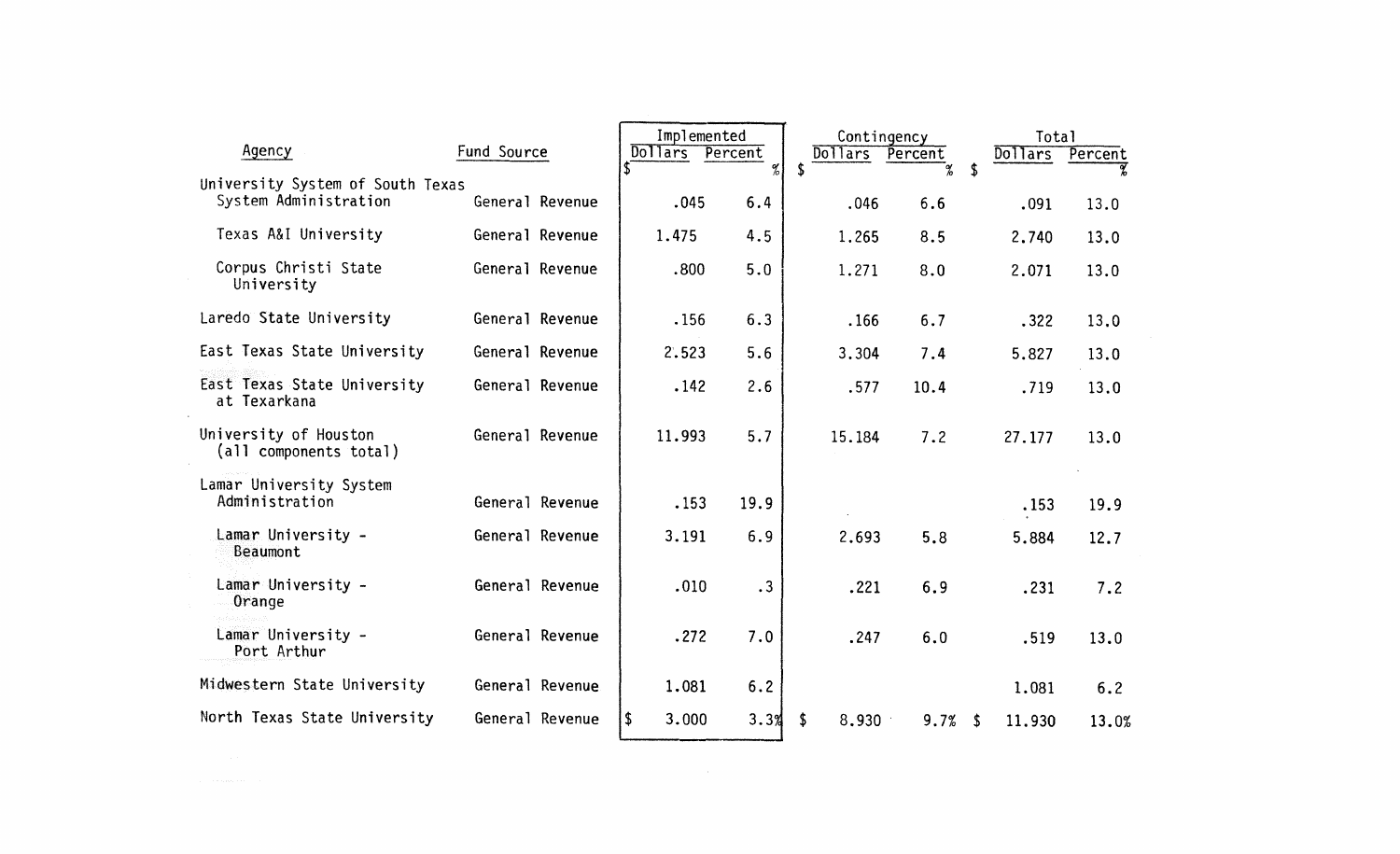| Agency                                          | Fund Source                    | Implemented<br>Dollars Percent |            | <b>Dollars</b> | Contingency<br>Percent |      | Total<br>Dollars | Percent    |
|-------------------------------------------------|--------------------------------|--------------------------------|------------|----------------|------------------------|------|------------------|------------|
| Texas College of Osteopathic<br>Medicine        | General Revenue                | 2.031                          | %<br>5.1   | \$<br>3.190    | 7.9                    | \$   | 5.221            | 13.0       |
| Pan American University                         | General Revenue<br>Other Funds | 1.649<br>2.288                 | 5.4<br>7.5 | 1.072          | 3.5                    |      | 2.721<br>2.288   | 8.9<br>7.5 |
| Pan American University<br>at Brownsville       | General Revenue                | .306                           | 6.0        | .378           | 8.0                    |      | .684             | 14.0       |
| Stephen F. Austin State<br>University           | General Revenue                | 2.975                          | 6.7        | 2.762          | 6.3                    |      | 5.737            | 13.0       |
| Texas Southern University                       |                                |                                |            |                |                        |      |                  |            |
| Texas Tech University                           | General Revenue                | 2.774                          | 2.2        | 9.759          | 7.7                    |      | 12.533           | 9.9        |
| Texas Tech University<br>Health Sciences Center | General Revenue                | 3.336                          | 4.4        | 4.553          | 6.0                    |      | 7.889            | 10.4       |
| Texas Woman's University                        | General Revenue                | 1.679                          | 3.2        | 5.090          | 9.8                    |      | 6.769            | 13.0       |
| West Texas State University                     | General Revenue                | 1.143                          | 4.8        | 1.951          | 8.2                    |      | 3.094            | 13.0       |
| Texas State University System<br>Administration | General Revenue                | .023                           | 3.5        | .062           | 9.5                    |      | .085             | 13.0       |
| Angelo State University                         | General Revenue                | 1.635                          | 8.3        | .941           | 4.7                    |      | 2.576            | 13.0       |
| Sam Houston State University                    | General Revenue                | 2.685                          | 7.1        | 2.248          | 5.9                    |      | 4.933            | 13.0       |
| Sam Houston Memorial Museum                     | General Revenue                | .084                           | 12.7       | .001           | $\cdot$ 3              |      | .085             | 13.0       |
| Southwest Texas State<br>University             | General Revenue                | \$<br>4.570                    | 7.2%       | \$<br>3.676    | 5.8%                   | - \$ | 8.246            | 13.0%      |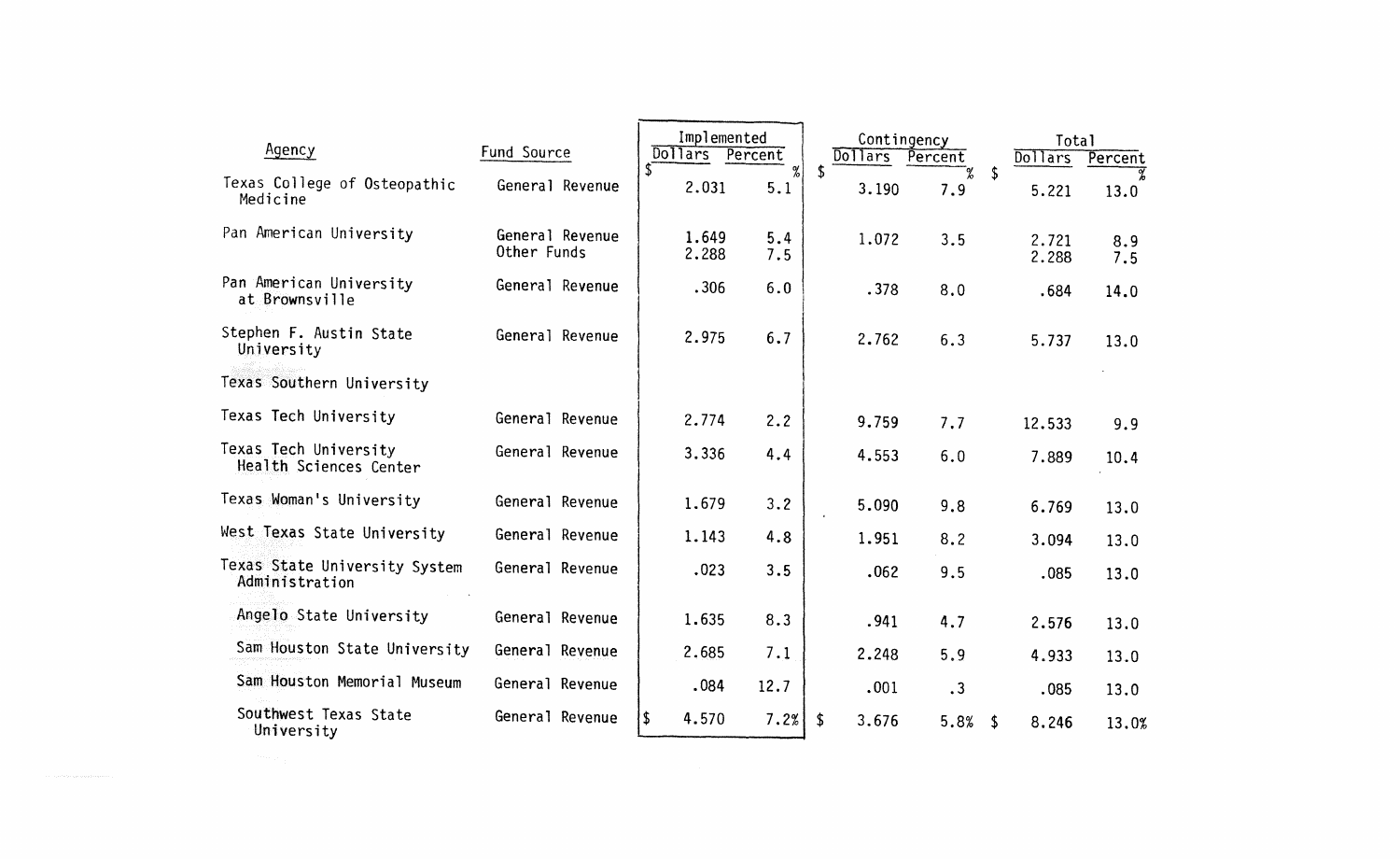| Dollars<br>%<br>\$<br>\$<br>Sul Ross State University<br>General Revenue<br>.350<br>2.9<br>.217<br>1.8<br>.567<br>Natural Fibers & Food<br>General Revenue<br>.179<br>6.0<br>.179<br>Protein Commission<br>Other Funds<br>.129<br>4.0<br>.129<br>Texas State Technical<br>General Revenue<br>.512<br>7.5<br>.308<br>4.5<br>.820<br>Institute System<br>TSTI - Amarillo<br>General Revenue<br>.563<br>4.2<br>.969<br>7.3<br>1.532<br>$TSTI - Harlingen$<br>General Revenue<br>1.053<br>5.9<br>1.026<br>5.7<br>2.079<br>TSTI - Sweetwater<br>General Revenue<br>.448<br>6.3<br>.365<br>5.2<br>.813<br>TSTI - Waco<br>General Revenue<br>1.475<br>3.7<br>3.091<br>7.8<br>4.566<br>State Rural Medical<br>General Revenue<br>.093<br>13.0<br>.093<br>Education Board<br>Article IV | Percent<br>T<br>4.7<br>6.0<br>4.0<br>12.0<br>11.5<br>11.6 |
|--------------------------------------------------------------------------------------------------------------------------------------------------------------------------------------------------------------------------------------------------------------------------------------------------------------------------------------------------------------------------------------------------------------------------------------------------------------------------------------------------------------------------------------------------------------------------------------------------------------------------------------------------------------------------------------------------------------------------------------------------------------------------------|-----------------------------------------------------------|
|                                                                                                                                                                                                                                                                                                                                                                                                                                                                                                                                                                                                                                                                                                                                                                                |                                                           |
|                                                                                                                                                                                                                                                                                                                                                                                                                                                                                                                                                                                                                                                                                                                                                                                |                                                           |
|                                                                                                                                                                                                                                                                                                                                                                                                                                                                                                                                                                                                                                                                                                                                                                                |                                                           |
|                                                                                                                                                                                                                                                                                                                                                                                                                                                                                                                                                                                                                                                                                                                                                                                |                                                           |
|                                                                                                                                                                                                                                                                                                                                                                                                                                                                                                                                                                                                                                                                                                                                                                                |                                                           |
|                                                                                                                                                                                                                                                                                                                                                                                                                                                                                                                                                                                                                                                                                                                                                                                | 11.5                                                      |
|                                                                                                                                                                                                                                                                                                                                                                                                                                                                                                                                                                                                                                                                                                                                                                                | 11.5                                                      |
|                                                                                                                                                                                                                                                                                                                                                                                                                                                                                                                                                                                                                                                                                                                                                                                | 13.0                                                      |
|                                                                                                                                                                                                                                                                                                                                                                                                                                                                                                                                                                                                                                                                                                                                                                                |                                                           |
| Courts of Appeals:<br>1st District<br>General Revenue<br>.034<br>1.2<br>.034                                                                                                                                                                                                                                                                                                                                                                                                                                                                                                                                                                                                                                                                                                   | 1.2                                                       |
| 2nd District<br>General Revenue<br>$\mathbf{0}$<br>$\mathbf{0}$<br>0<br>$\mathbf 0$<br>$\boldsymbol{0}$<br>0                                                                                                                                                                                                                                                                                                                                                                                                                                                                                                                                                                                                                                                                   |                                                           |
| 3rd District<br>General Revenue<br>.014<br>1.0<br>.149<br>12.0<br>.163                                                                                                                                                                                                                                                                                                                                                                                                                                                                                                                                                                                                                                                                                                         | 13.0                                                      |
| 4th District<br>General Revenue                                                                                                                                                                                                                                                                                                                                                                                                                                                                                                                                                                                                                                                                                                                                                |                                                           |
| 5th District<br>General Revenue<br>.010<br>.2<br>.010                                                                                                                                                                                                                                                                                                                                                                                                                                                                                                                                                                                                                                                                                                                          | $\cdot$ 2                                                 |
| 6th District<br>General Revenue<br>I\$<br>%<br>\$<br>%<br>\$                                                                                                                                                                                                                                                                                                                                                                                                                                                                                                                                                                                                                                                                                                                   | %                                                         |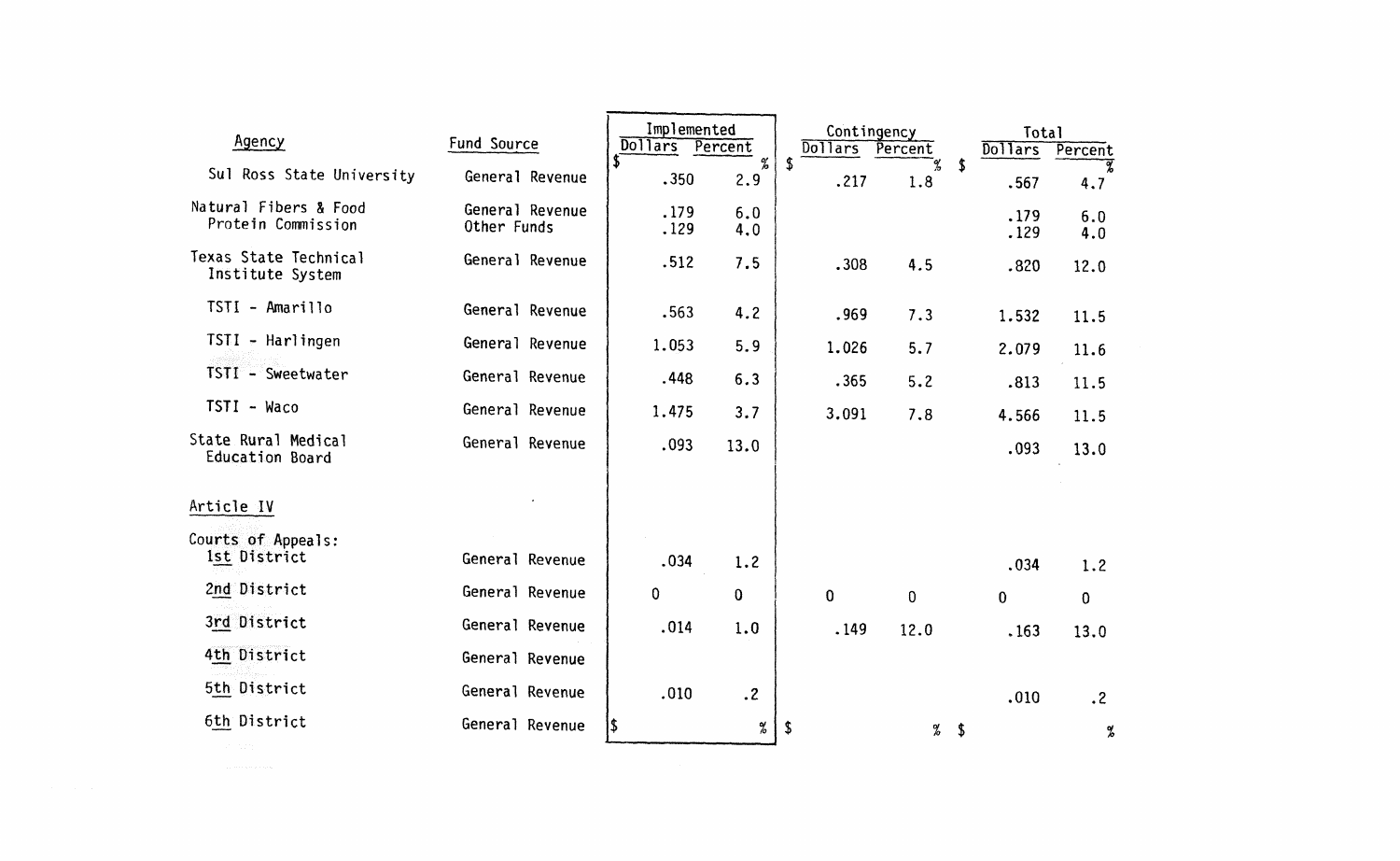| Agency                            | Fund Source     | Implemented<br>Dollars<br>Percent<br>S.<br>% | Contingency<br><b>Dollars</b><br>Percent | Total<br>Dollars<br>Percent  |
|-----------------------------------|-----------------|----------------------------------------------|------------------------------------------|------------------------------|
| 7th District                      | General Revenue |                                              | %<br>\$<br>-5                            |                              |
| 8th District                      | General Revenue | .060<br>4.6                                  |                                          | .060<br>4.6                  |
| 9th District                      | General Revenue | .143<br>13.5                                 |                                          | .143<br>13.5                 |
| 10th District                     | General Revenue | 10.9<br>.100                                 | .025<br>2.1                              | 13.0<br>.125                 |
| 11th District                     | General Revenue | .090<br>7.8                                  |                                          | .090<br>7.8                  |
| 12th District                     | General Revenue | .004<br>$\cdot$ <sup>4</sup>                 |                                          | .004<br>$\cdot$ <sup>4</sup> |
| 13th District                     | General Revenue | $\mathbf 0$<br>$\mathbf 0$                   | 0<br>$\bf{0}$                            | $\mathbf{0}$<br>$\mathbf 0$  |
| 14th District                     | General Revenue | .001<br>$\cdot$ 1                            |                                          | .001<br>$\cdot$ 1            |
| Supreme Court                     |                 |                                              |                                          |                              |
| Court of Criminal Appeals         |                 |                                              |                                          |                              |
| <b>State Prosecuting Attorney</b> |                 |                                              |                                          |                              |
| State Law Library                 | General Revenue | .001<br>$\cdot$ 1                            |                                          | .001<br>$\cdot$ 1            |
| Office of Court<br>Administration | General Revenue | 5.0<br>.085                                  | .124<br>8.0                              | .209<br>13.0                 |
| Commission on<br>Judicial Conduct | General Revenue | .045<br>8.0%<br>\$                           | $\boldsymbol{\mathsf{s}}$<br>%<br>-S     | .045<br>8.0%                 |

 $\mathcal{A}_{\mathcal{O}}$ 

 $\mathbf{u}$  .